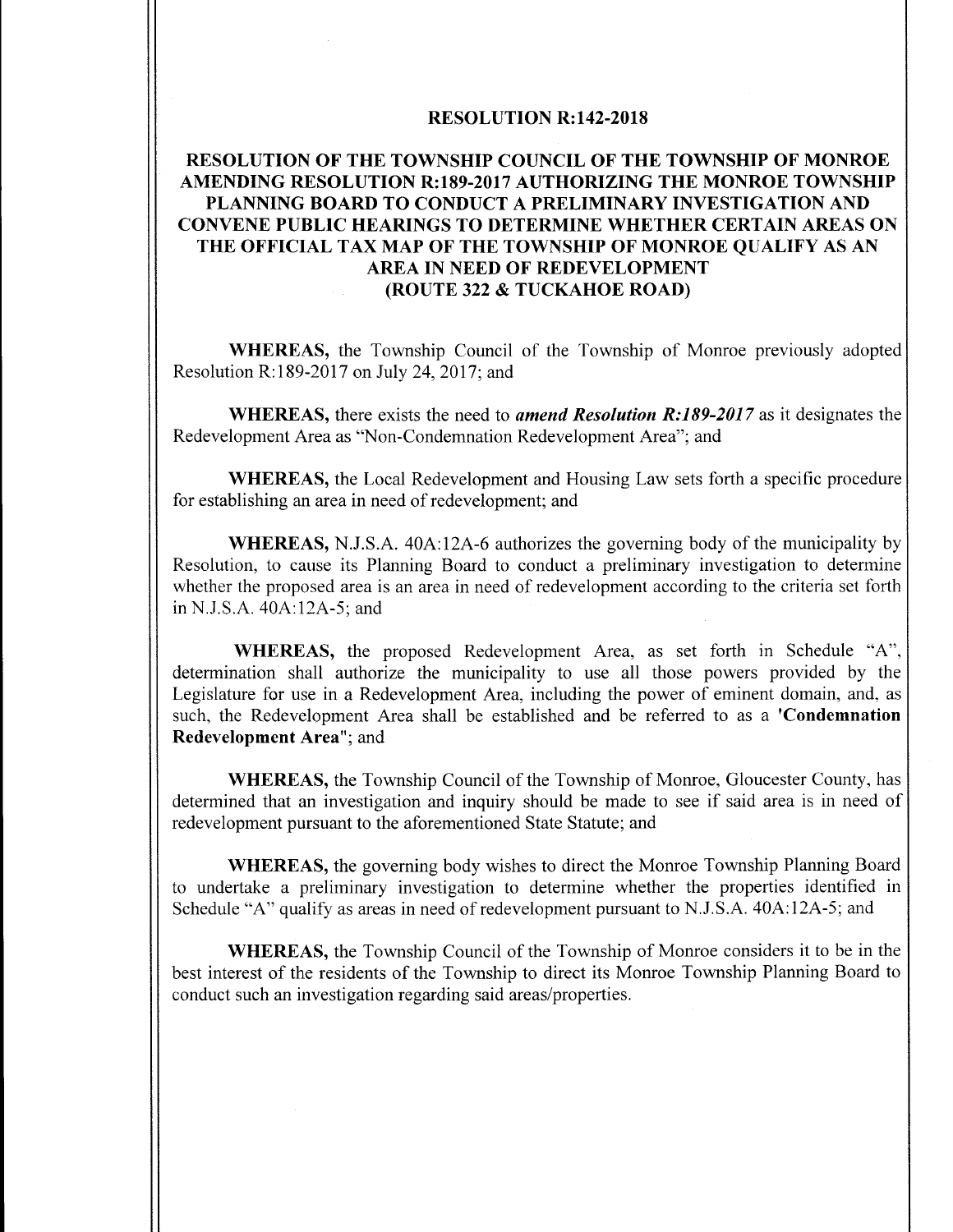### RESOLUTION R:142-2018

# RESOLUTION OF THE TOWNSHIP COUNCIL OF THE TOWNSHIP OF MONROE AMENDING RESOLUTION R:189-2017 AUTHORIZING THE MONROE TOWNSHIP PLANNING BOARD TO CONDUCT A PRELIMINARY INVESTIGATION AND CONVENE PUBLIC HEARINGS TO DETERMINE WHETHER CERTAIN AREAS ON THE OFFICIAL TAX MAP OF THE TOWNSHIP OF MONROE QUALIFY AS AN AREA IN NEED OF REDEVELOPMENT ROUTE 322 & TUCKAHOE ROAD)

NOW, THEREFORE, BE IT RESOLVED by the Township Council of the Township of Monroe, County of Gloucester and State of New Jersey hereby directs the Monroe Township Planning Board to conduct the necessary investigation and to hold a public hearing to determine whether the Study Area defined hereinabove qualifies for designation as an area in need of redevelopment under the criteria and pursuant to the public hearing process set forth in N.J.S.A. 40A:12A-1, et seq.; and

BE IT FURTHER RESOLVED that the redevelopment area determination shall further authorize the municipality to use all those powers provided by the New Jersey Legislature for use in a redevelopment area, including the power of eminent domain ( hereinafter referred to as Condemnation Redevelopment Area").

BE IT FURTHER RESOLVED that the Planning Board shall submit its findings and recommendations to the Township Council in the form of a Resolution with supportive documentation.

BE IT FURTHER RESOLVED that a certified copy of this Resolution be forwarded to the Township Clerk, Township Planning Board and Planning Board Secretary.

ADOPTED at a meeting of the Township Council of the Township of Monroe on July 23, 2018.

TOWNSHIP OF MONROE

CNCL. PRES., RICHARD DILUCIA

**ATTEST:** 

WP. CLERK, SUSAN McCORMICK, RMC